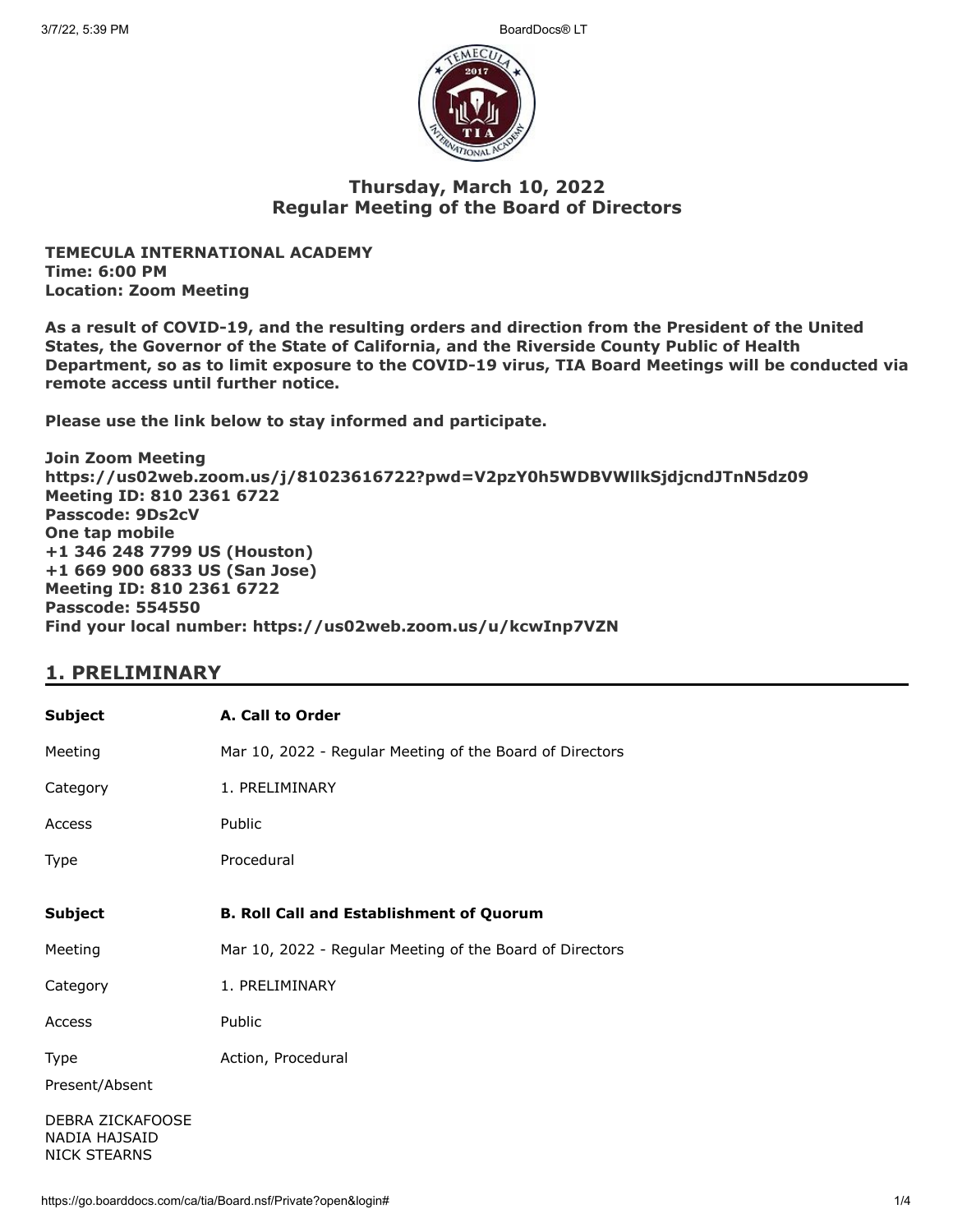| <b>Subject</b> | <b>C. Pledge of Allegiance</b>                           |
|----------------|----------------------------------------------------------|
| Meeting        | Mar 10, 2022 - Regular Meeting of the Board of Directors |
| Category       | 1. PRELIMINARY                                           |
| Access         | Public                                                   |
| Type           | Procedural                                               |
|                |                                                          |
| <b>Subject</b> | D. Approval of Agenda                                    |
|                |                                                          |
| Meeting        | Mar 10, 2022 - Regular Meeting of the Board of Directors |
| Category       | 1. PRELIMINARY                                           |
| Access         | Public                                                   |
| Type           | Action                                                   |

### **2. PUBLIC COMMENTS**

| <b>Subject</b> | <b>A. Public Comments</b>                                |
|----------------|----------------------------------------------------------|
| Meeting        | Mar 10, 2022 - Regular Meeting of the Board of Directors |
| Category       | 2. PUBLIC COMMENTS                                       |
| Access         | Public                                                   |
| <b>Type</b>    | Information                                              |
|                | INSTRUCTIONS FOR PRESENTATIONS TO THE BOARD              |

TIA welcomes your participation at TIA Board meetings. The purpose of the meeting of the Board of Directors (Board) is to *conduct the affairs of TIA in public. Your participation ensures continuing community interest in TIA.*

*EMAIL to provide comment during school closure due to COVID-19: [tiaoffice@temeculainternational.org](mailto:tiaoffice@temeculainternational.org). Please submit your comment prior to 4:30 p.m. on the day of the meeting. Comments will be read aloud during the time allotted. Those comments not read will be provided to all Board members for their review.*

*Comments regarding Open/Closed Session items found on the agenda should be limited to three (3) minutes per speaker, for a total of twenty-one (21) minutes. Unless an item has been placed on the published agenda in accordance with the Brown Act, there shall be no action taken, nor should there be comments on, responses to, or discussion of a topic not on the agenda. Public Comment emails will be presented to the Board of Directors. The Board members may: (1) acknowledge receipt of information/report; (2) refer to staff with no direction as to action or priority; or (3) refer the matter to the next agenda.*

*Personal attacks against TIA employees and/or TIA Board members are inappropriate and not considered by the Board at a public Board Meeting. The Board has a complaint process which should be followed. The Board will not respond to personal attacks against employees or Board members in a public meeting, and cautions members of the public that they will be personally responsible for any remarks made.*

## **3. CONSENT ITEMS**

#### **Subject A. February 10, 2022 Regular Board Meeting Minutes**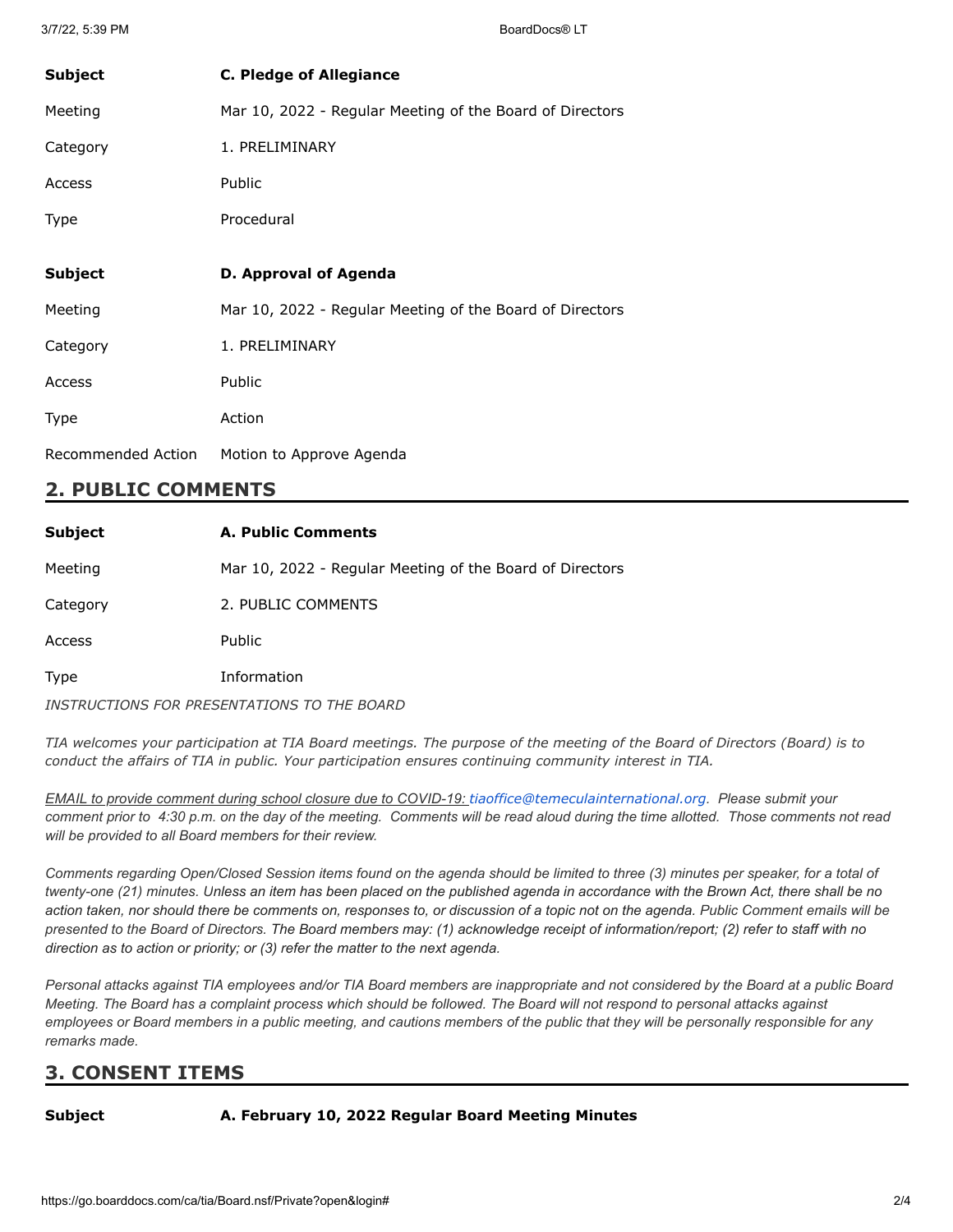| Recommended Action | It is recommended the Board approve the Consent items: February 10, 2022 Regular Board<br><b>Meeting Minutes</b> |
|--------------------|------------------------------------------------------------------------------------------------------------------|
| Type               | Action (Consent)                                                                                                 |
| Access             | Public                                                                                                           |
| Category           | 3. CONSENT ITEMS                                                                                                 |
| Meeting            | Mar 10, 2022 - Regular Meeting of the Board of Directors                                                         |
| 3/7/22, 5:39 PM    | BoardDocs® LT                                                                                                    |

File Attachments

[Regular Board Meeting Minutes February 10, 2022 BoardDocs® LT.pdf \(67 KB\)](https://go.boarddocs.com/ca/tia/Board.nsf/files/CCB2VL04097F/$file/Regular%20Board%20Meeting%20Minutes%20February%2010%2C%202022%20BoardDocs%C2%AE%20LT.pdf)

## **4. INFORMATION/DISCUSSION**

| <b>Subject</b>   | A. Principal Report- Presented by Camile Lara            |
|------------------|----------------------------------------------------------|
| Meeting          | Mar 10, 2022 - Regular Meeting of the Board of Directors |
| Category         | 4. INFORMATION/DISCUSSION                                |
| Access           | Public                                                   |
| Type             | Discussion, Information                                  |
| File Attachments | Transportation Contract Hemet Unified ndf (116 KR)       |

[Transportation Contract Hemet Unified.pdf \(116 KB\)](https://go.boarddocs.com/ca/tia/Board.nsf/files/CCB2UM03E50B/$file/Transportation%20Contract%20Hemet%20Unified.pdf)

| <b>Subject</b> | <b>B. CBO Financial Update- Presented by David Graves</b> |
|----------------|-----------------------------------------------------------|
| Meeting        | Mar 10, 2022 - Regular Meeting of the Board of Directors  |
| Category       | 4. INFORMATION/DISCUSSION                                 |
| Access         | Public                                                    |
| <b>Type</b>    | Discussion, Information                                   |

### **5. ACTION ITEMS**

| <b>Subject</b>     | A. AB 361 Resolution No. 2022-002                                                   |
|--------------------|-------------------------------------------------------------------------------------|
| Meeting            | Mar 10, 2022 - Regular Meeting of the Board of Directors                            |
| Category           | 5. ACTION ITEMS                                                                     |
| Access             | Public                                                                              |
| Type               | Action                                                                              |
| Recommended Action | It is recommended the Board approve the Action item: AB 361 Resolution No. 2022-002 |
|                    |                                                                                     |

File Attachments [AB 361 Resolution No. 2022-002.pdf \(119 KB\)](https://go.boarddocs.com/ca/tia/Board.nsf/files/CCB2MW02E93C/$file/AB%20361%20Resolution%20No.%202022-002.pdf)